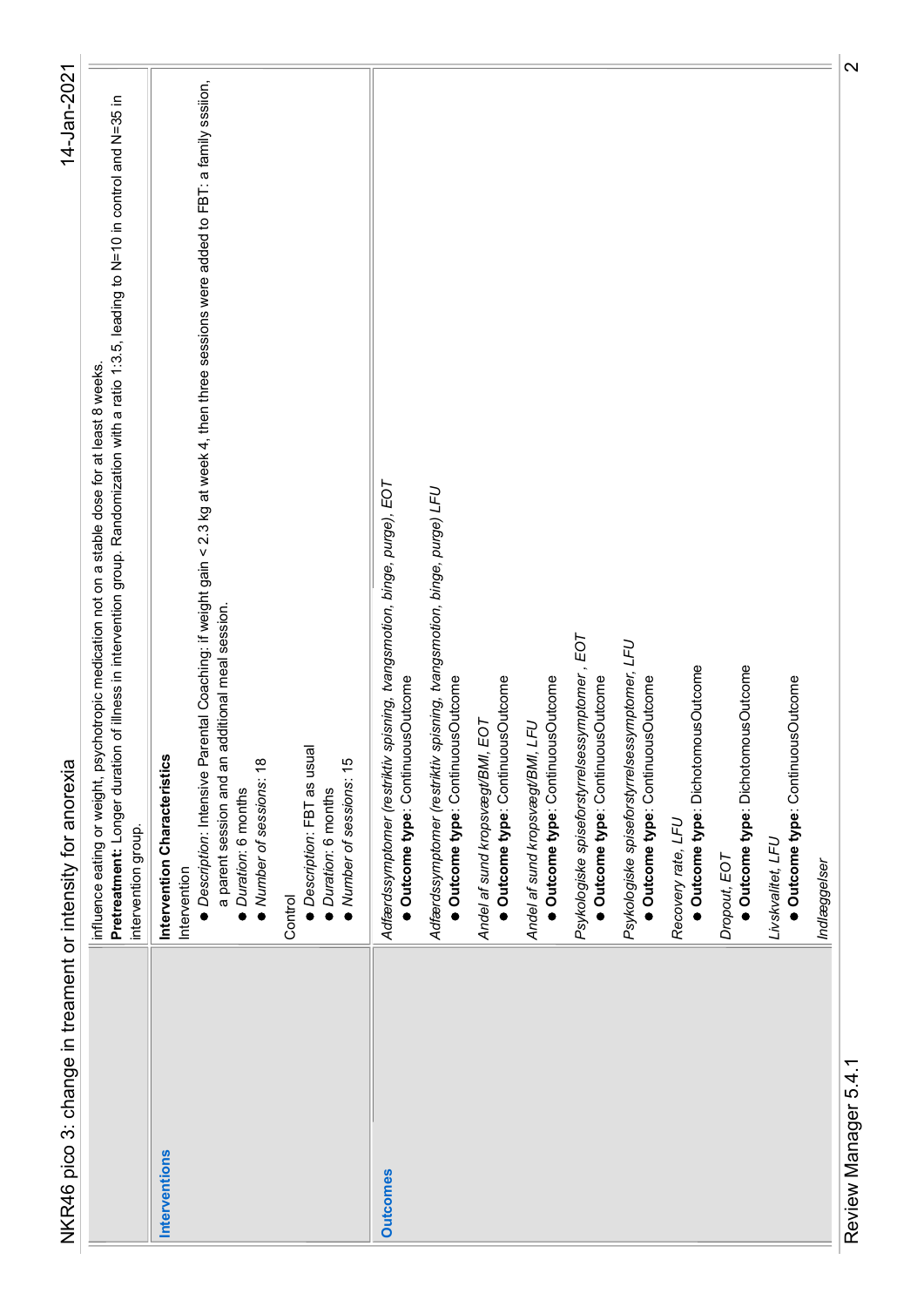| က<br>Judgement Comment: samme attrition rate i intervention og kontrol, og mindre forskel mellem intervention plus og intervention minus<br>Comments: Note that our project was mainly intended to provide the feasibility information and was not properly powered for formal group<br><b>Sponsorship source:</b> Funding for the study was provided by NIMH to Dr. Lock (PI) R34-MH09349303, Dr. Le Grange (PI)<br>R34-MH093768, and Dr. Agras, (co-PI), R34-MH09349303.<br>Quote: "Independent trained assessors conducted assessments blind to participant randomization."<br>Judgement Comment: Ulige størrelse af intervention og kontrol, meget lille kontrolgruppe.<br>Institution: Department of Psychiatry and Behavioral Sciences, University School of Medicine<br>Address: 401 Quarry Road, Standford, CA 94305, USA<br>Judgement Comment: no specific information<br>Judgement Comment: no specific information<br>Judgement Comment: blinding not possible<br>Outcome type: DichotomousOutcome<br>Support for judgement<br>Setting: Multi-site, outpatient<br>Email: jimlock@stanford.edu<br>NKR46 pico 3: change in treament or intensity for anorexia<br>Authors name: James Lock<br>de ekstra sessioner.<br>Country: USA<br>comparisons.<br>Unclear risk<br>Unclear risk<br>judgement<br>High risk<br>High risk<br><b>Authors</b><br>Low risk<br>Low risk<br>Low risk<br>Blinding of outcome assessors<br>Review Manager 5.4.1<br>Selective outcome reporting<br><b>Blinding of participants and</b><br>Incomplete outcome data<br>Allocation concealment<br>Sequence Generation<br>Other sources of bias<br>Risk of bias table<br>Identification<br>personnel<br><b>Footnotes</b><br><b>Notes</b><br><b>Bias</b> |
|-------------------------------------------------------------------------------------------------------------------------------------------------------------------------------------------------------------------------------------------------------------------------------------------------------------------------------------------------------------------------------------------------------------------------------------------------------------------------------------------------------------------------------------------------------------------------------------------------------------------------------------------------------------------------------------------------------------------------------------------------------------------------------------------------------------------------------------------------------------------------------------------------------------------------------------------------------------------------------------------------------------------------------------------------------------------------------------------------------------------------------------------------------------------------------------------------------------------------------------------------------------------------------------------------------------------------------------------------------------------------------------------------------------------------------------------------------------------------------------------------------------------------------------------------------------------------------------------------------------------------------------------------------------------------------------------------------------------------------------|
|                                                                                                                                                                                                                                                                                                                                                                                                                                                                                                                                                                                                                                                                                                                                                                                                                                                                                                                                                                                                                                                                                                                                                                                                                                                                                                                                                                                                                                                                                                                                                                                                                                                                                                                                     |
|                                                                                                                                                                                                                                                                                                                                                                                                                                                                                                                                                                                                                                                                                                                                                                                                                                                                                                                                                                                                                                                                                                                                                                                                                                                                                                                                                                                                                                                                                                                                                                                                                                                                                                                                     |
|                                                                                                                                                                                                                                                                                                                                                                                                                                                                                                                                                                                                                                                                                                                                                                                                                                                                                                                                                                                                                                                                                                                                                                                                                                                                                                                                                                                                                                                                                                                                                                                                                                                                                                                                     |
|                                                                                                                                                                                                                                                                                                                                                                                                                                                                                                                                                                                                                                                                                                                                                                                                                                                                                                                                                                                                                                                                                                                                                                                                                                                                                                                                                                                                                                                                                                                                                                                                                                                                                                                                     |
|                                                                                                                                                                                                                                                                                                                                                                                                                                                                                                                                                                                                                                                                                                                                                                                                                                                                                                                                                                                                                                                                                                                                                                                                                                                                                                                                                                                                                                                                                                                                                                                                                                                                                                                                     |
|                                                                                                                                                                                                                                                                                                                                                                                                                                                                                                                                                                                                                                                                                                                                                                                                                                                                                                                                                                                                                                                                                                                                                                                                                                                                                                                                                                                                                                                                                                                                                                                                                                                                                                                                     |
|                                                                                                                                                                                                                                                                                                                                                                                                                                                                                                                                                                                                                                                                                                                                                                                                                                                                                                                                                                                                                                                                                                                                                                                                                                                                                                                                                                                                                                                                                                                                                                                                                                                                                                                                     |
|                                                                                                                                                                                                                                                                                                                                                                                                                                                                                                                                                                                                                                                                                                                                                                                                                                                                                                                                                                                                                                                                                                                                                                                                                                                                                                                                                                                                                                                                                                                                                                                                                                                                                                                                     |
|                                                                                                                                                                                                                                                                                                                                                                                                                                                                                                                                                                                                                                                                                                                                                                                                                                                                                                                                                                                                                                                                                                                                                                                                                                                                                                                                                                                                                                                                                                                                                                                                                                                                                                                                     |
|                                                                                                                                                                                                                                                                                                                                                                                                                                                                                                                                                                                                                                                                                                                                                                                                                                                                                                                                                                                                                                                                                                                                                                                                                                                                                                                                                                                                                                                                                                                                                                                                                                                                                                                                     |
|                                                                                                                                                                                                                                                                                                                                                                                                                                                                                                                                                                                                                                                                                                                                                                                                                                                                                                                                                                                                                                                                                                                                                                                                                                                                                                                                                                                                                                                                                                                                                                                                                                                                                                                                     |
|                                                                                                                                                                                                                                                                                                                                                                                                                                                                                                                                                                                                                                                                                                                                                                                                                                                                                                                                                                                                                                                                                                                                                                                                                                                                                                                                                                                                                                                                                                                                                                                                                                                                                                                                     |
|                                                                                                                                                                                                                                                                                                                                                                                                                                                                                                                                                                                                                                                                                                                                                                                                                                                                                                                                                                                                                                                                                                                                                                                                                                                                                                                                                                                                                                                                                                                                                                                                                                                                                                                                     |
|                                                                                                                                                                                                                                                                                                                                                                                                                                                                                                                                                                                                                                                                                                                                                                                                                                                                                                                                                                                                                                                                                                                                                                                                                                                                                                                                                                                                                                                                                                                                                                                                                                                                                                                                     |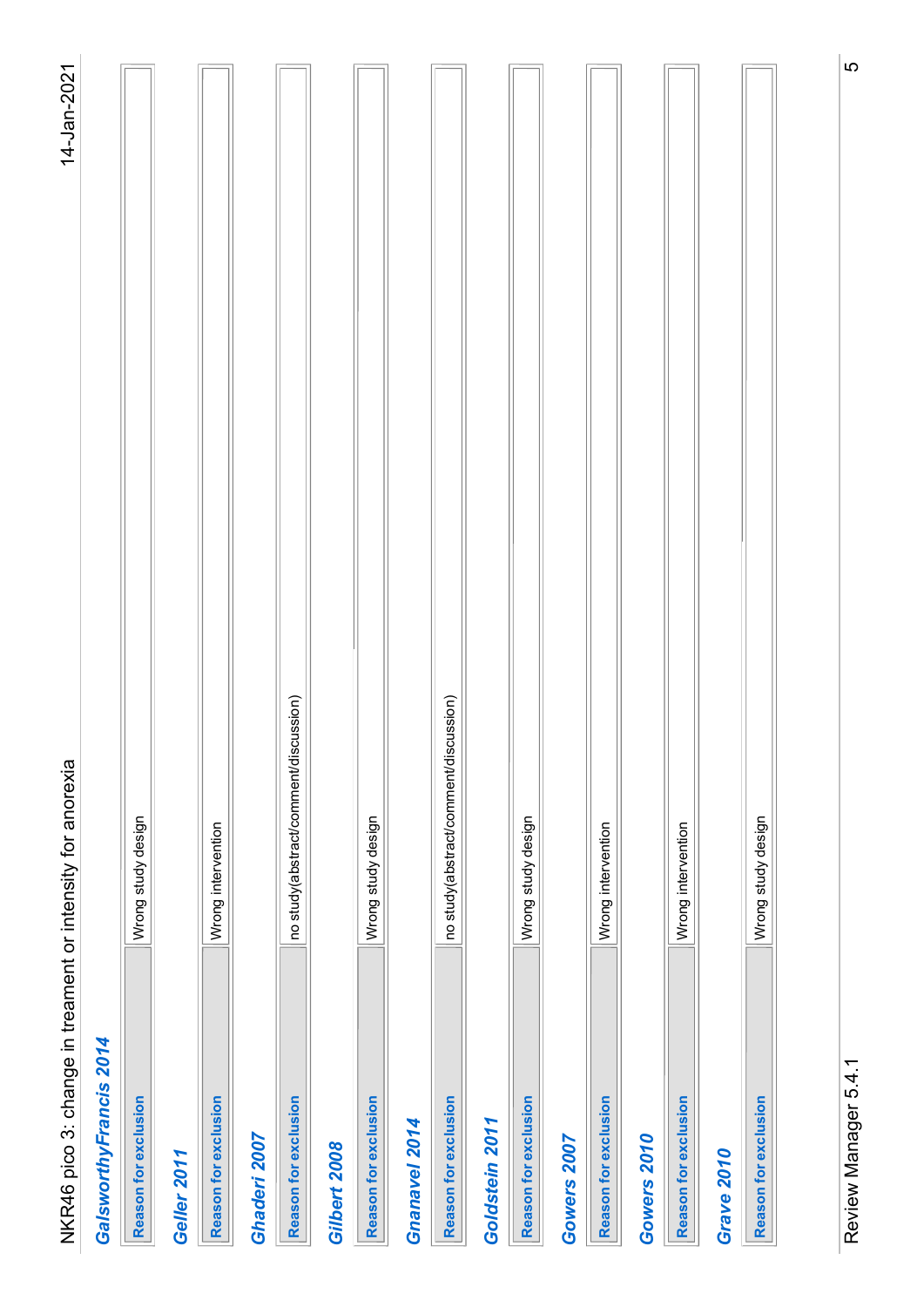| יומים ממי                      |
|--------------------------------|
|                                |
|                                |
|                                |
|                                |
|                                |
|                                |
|                                |
|                                |
|                                |
|                                |
|                                |
| .<br>האמר ביב ביני האמר ה<br>) |
|                                |
|                                |
|                                |
|                                |
|                                |
| ֖֖֚֚֚֚֚֚֚֜֕                    |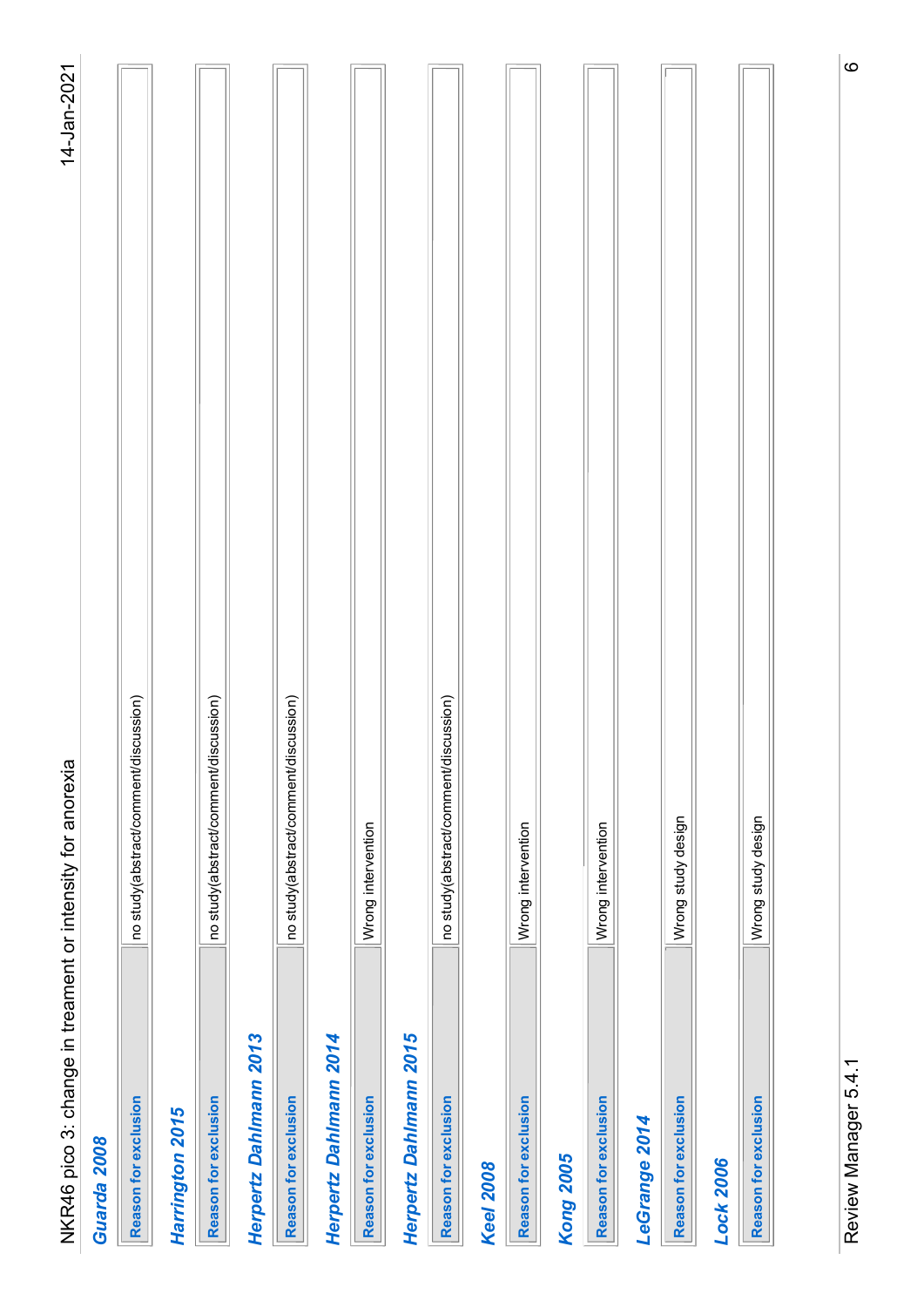| in treament or intensity for anorexia<br>NKR46 pico 3: change | 14-Jan-2021              |
|---------------------------------------------------------------|--------------------------|
| Lock 2007                                                     |                          |
| Wrong study design<br>Reason for exclusion                    |                          |
| Lose 2014                                                     |                          |
| Wrong study design<br>Reason for exclusion                    |                          |
| Madden 2015                                                   |                          |
| Wrong intervention<br>Reason for exclusion                    |                          |
| <b>Marco 2013</b>                                             |                          |
| Wrong intervention<br>Reason for exclusion                    |                          |
| McIntosh 2005                                                 |                          |
| Wrong intervention<br>Reason for exclusion                    |                          |
| Mitchell 2005                                                 |                          |
| Wrong study design<br>Reason for exclusion                    |                          |
| <b>Naab 2012</b>                                              |                          |
| Wrong study design<br>Reason for exclusion                    |                          |
| Nicholls 2013                                                 |                          |
| no study(abstract/comment/discussion)<br>Reason for exclusion |                          |
| <b>Nunes 2009</b>                                             |                          |
| no study(abstract/comment/discussion)<br>Reason for exclusion |                          |
|                                                               |                          |
| Review Manager 5.4.1                                          | $\overline{\phantom{0}}$ |
|                                                               |                          |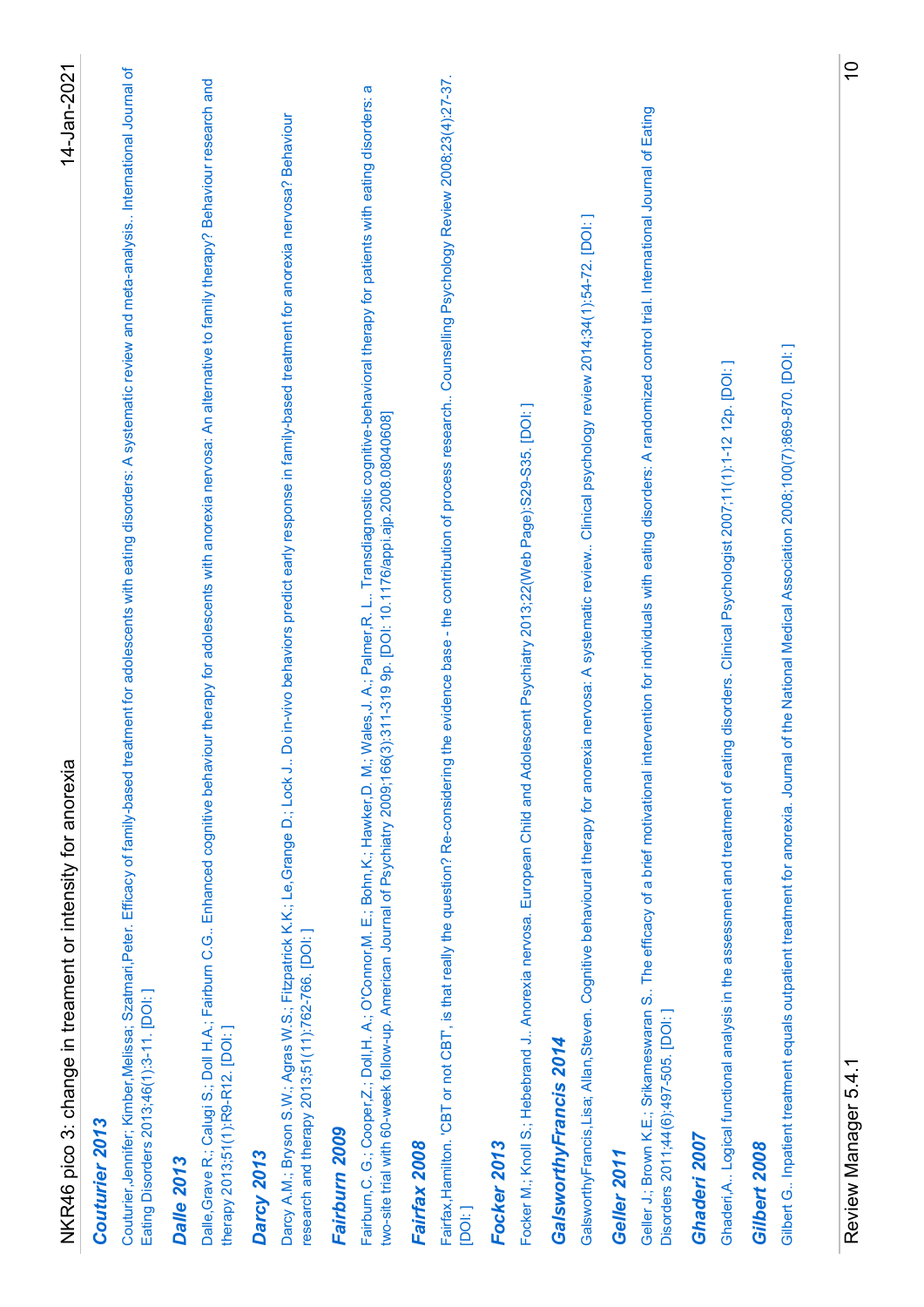| Gowers S.G.; Clark A.F.; Roberts C.; Byford S.; Barrett B.; Griffiths A.; Edwards V.; Bryan C.; Smethurst N.; Rowlands L.; Roots P., A randomised controlled multicentre trial of treatments for<br>Barbara. Clinical effectiveness of treatments for<br>he treatment of adolescent anorexia nervosa<br>Herpertz-Dahlmann B.; Schwarte R.; Krei M.; Egberts K.; Warnke A.; Wewetzer C.; Pfeiffer E.; Fleischhaker C.; Scherag A.; Holtkamp K.; Hagenah U.; Buhren K.; Konrad K.; Schmidt U.;<br>Herpertz-Dahlmann B.; Rastam M.; Wentz E.; Hebebrand J.; Nicholls D New findings in diagnostics and treatment of childhood and adolescent eating disorders. European Child and<br>Adolescent Psychiatry 2013;22(2):S95. [DOI: ]<br>escents with anorexia nervosa (ANDI): A<br>and bulimia nervosa. American Family<br>including assessment of cost-effectiveness and patient acceptability - The TOuCAN trial. Health technology assessment 2010;14(15):1-98. [DOI:]<br>Goldstein,Mandy; Peters,Lorna; Baillie,Andrew; McVeagh,Patricia; Minshall,Gerri; Fitzjames,Dianne. The effectiveness of a day program for t<br>Gowers, Simon G.; Clark, Andrew; Roberts, Chris; Griffiths, Alison; Edwards, Vanessa; Bryan, Claudine; Smethurst, Nicola; Byford, Sarah; Barrett<br>Harrington, Brian C.; Jimerson, Michelle; Haxton, Christina; Jimerson, David C Initial evaluation, diagnosis, and treatment of anorexia nervosa<br>Schade-Brittinger C.; Timmesfeld N.; Dempfle A Day-patient treatment after short inpatient care versus continued inpatient treatment in adoi<br>Grave, Riccardo Dalle. Inpatient cognitive behavior therapy for severe eating disorders Psihologijske Teme 2010;19(2):323-340. [DOI:]<br>anorexia nervosa in adolescents: Randomised controlled trial The British Journal of Psychiatry 2007;191(5):427-435. [DOI:]<br>Guarda A.S Treatment of anorexia nervosa: Insights and obstacles. Physiology and Behavior 2008;94(1):113-120. [DOI: ]<br>of adolescents with anorexia nervosa The Lancet 2014;384(9939):229-230. [DOI:<br>multicentre, randomised, open-label, non-inferiority trial. The Lancet 2014;383(9924);1222-1229. [DOI:]<br>NKR46 pico 3: change in treament or intensity for anorexia<br>International Journal of Eating Disorders 2011;44(1):29-38. [DOI:]<br>Physician 2015;91(1):46-52 7p. [DOI: ]<br>Herpertz Dahlmann 2013<br>Herpertz Dahlmann 2014<br>Gnanavel, Sundar. Treatment<br>adolescent anorexia nervosa<br>Harrington 2015<br>Goldstein 2011<br>Gnanavel 2014<br>Gowers 2010<br>Gowers 2007<br>Guarda 2008<br>Grave 2010 |
|-----------------------------------------------------------------------------------------------------------------------------------------------------------------------------------------------------------------------------------------------------------------------------------------------------------------------------------------------------------------------------------------------------------------------------------------------------------------------------------------------------------------------------------------------------------------------------------------------------------------------------------------------------------------------------------------------------------------------------------------------------------------------------------------------------------------------------------------------------------------------------------------------------------------------------------------------------------------------------------------------------------------------------------------------------------------------------------------------------------------------------------------------------------------------------------------------------------------------------------------------------------------------------------------------------------------------------------------------------------------------------------------------------------------------------------------------------------------------------------------------------------------------------------------------------------------------------------------------------------------------------------------------------------------------------------------------------------------------------------------------------------------------------------------------------------------------------------------------------------------------------------------------------------------------------------------------------------------------------------------------------------------------------------------------------------------------------------------------------------------------------------------------------------------------------------------------------------------------------------------------------------------------------------------------------------------------------------------------------------------------------------------------------------------------------------------------------------------------------------------------------------------------------------------------------------------------------------------|
|                                                                                                                                                                                                                                                                                                                                                                                                                                                                                                                                                                                                                                                                                                                                                                                                                                                                                                                                                                                                                                                                                                                                                                                                                                                                                                                                                                                                                                                                                                                                                                                                                                                                                                                                                                                                                                                                                                                                                                                                                                                                                                                                                                                                                                                                                                                                                                                                                                                                                                                                                                                         |
|                                                                                                                                                                                                                                                                                                                                                                                                                                                                                                                                                                                                                                                                                                                                                                                                                                                                                                                                                                                                                                                                                                                                                                                                                                                                                                                                                                                                                                                                                                                                                                                                                                                                                                                                                                                                                                                                                                                                                                                                                                                                                                                                                                                                                                                                                                                                                                                                                                                                                                                                                                                         |
|                                                                                                                                                                                                                                                                                                                                                                                                                                                                                                                                                                                                                                                                                                                                                                                                                                                                                                                                                                                                                                                                                                                                                                                                                                                                                                                                                                                                                                                                                                                                                                                                                                                                                                                                                                                                                                                                                                                                                                                                                                                                                                                                                                                                                                                                                                                                                                                                                                                                                                                                                                                         |
|                                                                                                                                                                                                                                                                                                                                                                                                                                                                                                                                                                                                                                                                                                                                                                                                                                                                                                                                                                                                                                                                                                                                                                                                                                                                                                                                                                                                                                                                                                                                                                                                                                                                                                                                                                                                                                                                                                                                                                                                                                                                                                                                                                                                                                                                                                                                                                                                                                                                                                                                                                                         |
|                                                                                                                                                                                                                                                                                                                                                                                                                                                                                                                                                                                                                                                                                                                                                                                                                                                                                                                                                                                                                                                                                                                                                                                                                                                                                                                                                                                                                                                                                                                                                                                                                                                                                                                                                                                                                                                                                                                                                                                                                                                                                                                                                                                                                                                                                                                                                                                                                                                                                                                                                                                         |
|                                                                                                                                                                                                                                                                                                                                                                                                                                                                                                                                                                                                                                                                                                                                                                                                                                                                                                                                                                                                                                                                                                                                                                                                                                                                                                                                                                                                                                                                                                                                                                                                                                                                                                                                                                                                                                                                                                                                                                                                                                                                                                                                                                                                                                                                                                                                                                                                                                                                                                                                                                                         |
|                                                                                                                                                                                                                                                                                                                                                                                                                                                                                                                                                                                                                                                                                                                                                                                                                                                                                                                                                                                                                                                                                                                                                                                                                                                                                                                                                                                                                                                                                                                                                                                                                                                                                                                                                                                                                                                                                                                                                                                                                                                                                                                                                                                                                                                                                                                                                                                                                                                                                                                                                                                         |
|                                                                                                                                                                                                                                                                                                                                                                                                                                                                                                                                                                                                                                                                                                                                                                                                                                                                                                                                                                                                                                                                                                                                                                                                                                                                                                                                                                                                                                                                                                                                                                                                                                                                                                                                                                                                                                                                                                                                                                                                                                                                                                                                                                                                                                                                                                                                                                                                                                                                                                                                                                                         |
|                                                                                                                                                                                                                                                                                                                                                                                                                                                                                                                                                                                                                                                                                                                                                                                                                                                                                                                                                                                                                                                                                                                                                                                                                                                                                                                                                                                                                                                                                                                                                                                                                                                                                                                                                                                                                                                                                                                                                                                                                                                                                                                                                                                                                                                                                                                                                                                                                                                                                                                                                                                         |
|                                                                                                                                                                                                                                                                                                                                                                                                                                                                                                                                                                                                                                                                                                                                                                                                                                                                                                                                                                                                                                                                                                                                                                                                                                                                                                                                                                                                                                                                                                                                                                                                                                                                                                                                                                                                                                                                                                                                                                                                                                                                                                                                                                                                                                                                                                                                                                                                                                                                                                                                                                                         |
|                                                                                                                                                                                                                                                                                                                                                                                                                                                                                                                                                                                                                                                                                                                                                                                                                                                                                                                                                                                                                                                                                                                                                                                                                                                                                                                                                                                                                                                                                                                                                                                                                                                                                                                                                                                                                                                                                                                                                                                                                                                                                                                                                                                                                                                                                                                                                                                                                                                                                                                                                                                         |
|                                                                                                                                                                                                                                                                                                                                                                                                                                                                                                                                                                                                                                                                                                                                                                                                                                                                                                                                                                                                                                                                                                                                                                                                                                                                                                                                                                                                                                                                                                                                                                                                                                                                                                                                                                                                                                                                                                                                                                                                                                                                                                                                                                                                                                                                                                                                                                                                                                                                                                                                                                                         |
|                                                                                                                                                                                                                                                                                                                                                                                                                                                                                                                                                                                                                                                                                                                                                                                                                                                                                                                                                                                                                                                                                                                                                                                                                                                                                                                                                                                                                                                                                                                                                                                                                                                                                                                                                                                                                                                                                                                                                                                                                                                                                                                                                                                                                                                                                                                                                                                                                                                                                                                                                                                         |
|                                                                                                                                                                                                                                                                                                                                                                                                                                                                                                                                                                                                                                                                                                                                                                                                                                                                                                                                                                                                                                                                                                                                                                                                                                                                                                                                                                                                                                                                                                                                                                                                                                                                                                                                                                                                                                                                                                                                                                                                                                                                                                                                                                                                                                                                                                                                                                                                                                                                                                                                                                                         |
|                                                                                                                                                                                                                                                                                                                                                                                                                                                                                                                                                                                                                                                                                                                                                                                                                                                                                                                                                                                                                                                                                                                                                                                                                                                                                                                                                                                                                                                                                                                                                                                                                                                                                                                                                                                                                                                                                                                                                                                                                                                                                                                                                                                                                                                                                                                                                                                                                                                                                                                                                                                         |
|                                                                                                                                                                                                                                                                                                                                                                                                                                                                                                                                                                                                                                                                                                                                                                                                                                                                                                                                                                                                                                                                                                                                                                                                                                                                                                                                                                                                                                                                                                                                                                                                                                                                                                                                                                                                                                                                                                                                                                                                                                                                                                                                                                                                                                                                                                                                                                                                                                                                                                                                                                                         |
|                                                                                                                                                                                                                                                                                                                                                                                                                                                                                                                                                                                                                                                                                                                                                                                                                                                                                                                                                                                                                                                                                                                                                                                                                                                                                                                                                                                                                                                                                                                                                                                                                                                                                                                                                                                                                                                                                                                                                                                                                                                                                                                                                                                                                                                                                                                                                                                                                                                                                                                                                                                         |
|                                                                                                                                                                                                                                                                                                                                                                                                                                                                                                                                                                                                                                                                                                                                                                                                                                                                                                                                                                                                                                                                                                                                                                                                                                                                                                                                                                                                                                                                                                                                                                                                                                                                                                                                                                                                                                                                                                                                                                                                                                                                                                                                                                                                                                                                                                                                                                                                                                                                                                                                                                                         |
|                                                                                                                                                                                                                                                                                                                                                                                                                                                                                                                                                                                                                                                                                                                                                                                                                                                                                                                                                                                                                                                                                                                                                                                                                                                                                                                                                                                                                                                                                                                                                                                                                                                                                                                                                                                                                                                                                                                                                                                                                                                                                                                                                                                                                                                                                                                                                                                                                                                                                                                                                                                         |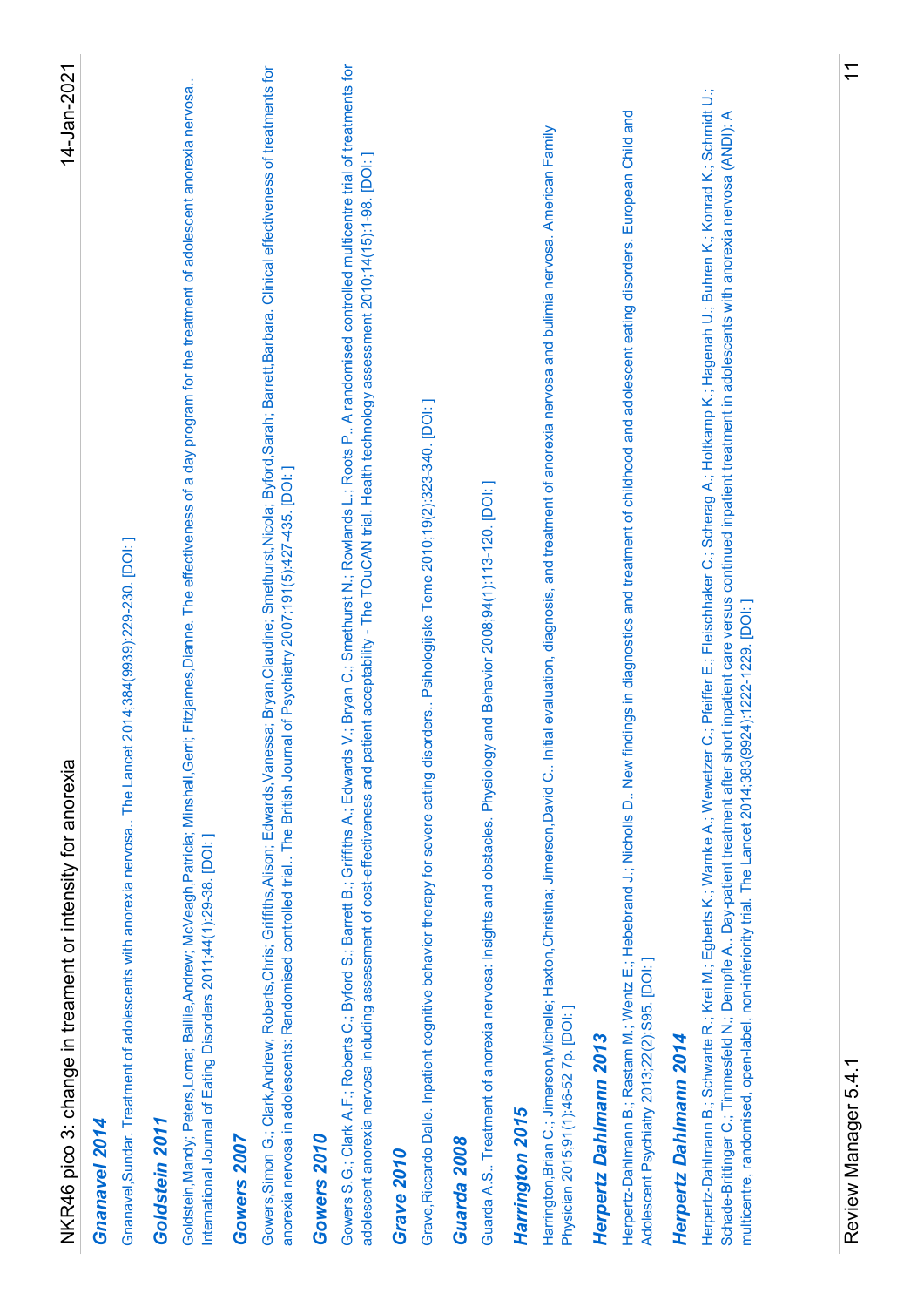| Keel,Pamela K.; Haedt,Alissa. Evidence-based psychosocial treatments for eating problems and eating disorders Journal of Clinical Child and Adolescent Psychology 2008;37(1):39-61.<br>Day patient<br>treatment is superior to inpatient treatment after 2.5 years-results of a 2.5 year follow-up-study in 170 patients. European Child and Adolescent Psychiatry 2015;24(1):S97. [DOI: ]<br>Timmesfeld N.; Dempfle A<br>Ö<br>Herpertz-Dahlmann B.; Krei M.; Buhren K.; Schwarte R.; Egberts K.; Wewetzer C.; Pfeiffer E.; Fleischhaker C.; Konrad K.; Schade-Brittinger<br>NKR46 pico 3: change in treament or intensity for anorexia |
|-----------------------------------------------------------------------------------------------------------------------------------------------------------------------------------------------------------------------------------------------------------------------------------------------------------------------------------------------------------------------------------------------------------------------------------------------------------------------------------------------------------------------------------------------------------------------------------------------------------------------------------------|
|                                                                                                                                                                                                                                                                                                                                                                                                                                                                                                                                                                                                                                         |
|                                                                                                                                                                                                                                                                                                                                                                                                                                                                                                                                                                                                                                         |
|                                                                                                                                                                                                                                                                                                                                                                                                                                                                                                                                                                                                                                         |
| 14. [DOI: ]<br>Kong S Day treatment programme for patients with eating disorders: Randomized controlled trial. Journal of advanced nursing 2005;51(1):5-                                                                                                                                                                                                                                                                                                                                                                                                                                                                                |
| Le Grange, Daniel; Accurso, Erin C.; Lock, James; Agras, Stewart; Bryson, Susan W Early weight gain predicts outcome in two treatments for adolescent anorexia nervosa International                                                                                                                                                                                                                                                                                                                                                                                                                                                    |
| Journal of Eating Disorders 2014;47(2):124-129. [DOI: ]                                                                                                                                                                                                                                                                                                                                                                                                                                                                                                                                                                                 |
| Lock,James; Couturier; Bryson,Susan; Agras,Stewart. Predictors of Dropout and Remission in Family Therapy for Adolescent Anorexia Nervosa in a Randomized Clinical Trial.<br>International Journal of Eating Disorders 2006;39(8):639-647. [DOI:]                                                                                                                                                                                                                                                                                                                                                                                       |
|                                                                                                                                                                                                                                                                                                                                                                                                                                                                                                                                                                                                                                         |
| Lock J.; Fitzpatrick K.K Evidenced-based treatments for children and adolescents with eating disorders: Family therapy and family-facilitated cognitive-behavioral therapy. Journal of<br>Contemporary Psychotherapy 2007;37(3):145-155. [DOI:]                                                                                                                                                                                                                                                                                                                                                                                         |
|                                                                                                                                                                                                                                                                                                                                                                                                                                                                                                                                                                                                                                         |
| Treatment of Adults with Anorexia Nervosa Trial.<br>(2):131-139 9p. [DOI: 10.1002/erv.2279]<br>Part II: Patient Experiences of Two Psychological Therapies for Treatment of Anorexia Nervosa. European Eating Disorders Review 2014;22<br>Lose, Anna; Davies, Charlotte; Renwick, Beth; Kenyon, Martha; Treasure, Janet; Schmidt, Ulrike. Process Evaluation of the Maudsley Model for                                                                                                                                                                                                                                                  |
|                                                                                                                                                                                                                                                                                                                                                                                                                                                                                                                                                                                                                                         |
| Madden,S.; MiskovicWheatley,J.; Wallis,A.; Kohn,M.; Lock,J.; Le Grange,D.; Jo,B.; Clarke,S.; Rhodes,P.; Hay,P.; Touyz,S A randomized controlled trial of in-patient treatment for anorexia<br>nervosa in medically unstable adolescents Psychological medicine 2015;45(2):415-427. [DOI:]                                                                                                                                                                                                                                                                                                                                               |
|                                                                                                                                                                                                                                                                                                                                                                                                                                                                                                                                                                                                                                         |
| Marco,Jose H.; Perpina,Conxa; Botella,Cristina. Effectiveness of cognitive behavioral therapy supported by virtual reality in the treatment of body image in eating disorders: One year<br>follow-up Psychiatry research 2013;209(3):619-625. [DOI: ]                                                                                                                                                                                                                                                                                                                                                                                   |
|                                                                                                                                                                                                                                                                                                                                                                                                                                                                                                                                                                                                                                         |
| $\frac{2}{3}$                                                                                                                                                                                                                                                                                                                                                                                                                                                                                                                                                                                                                           |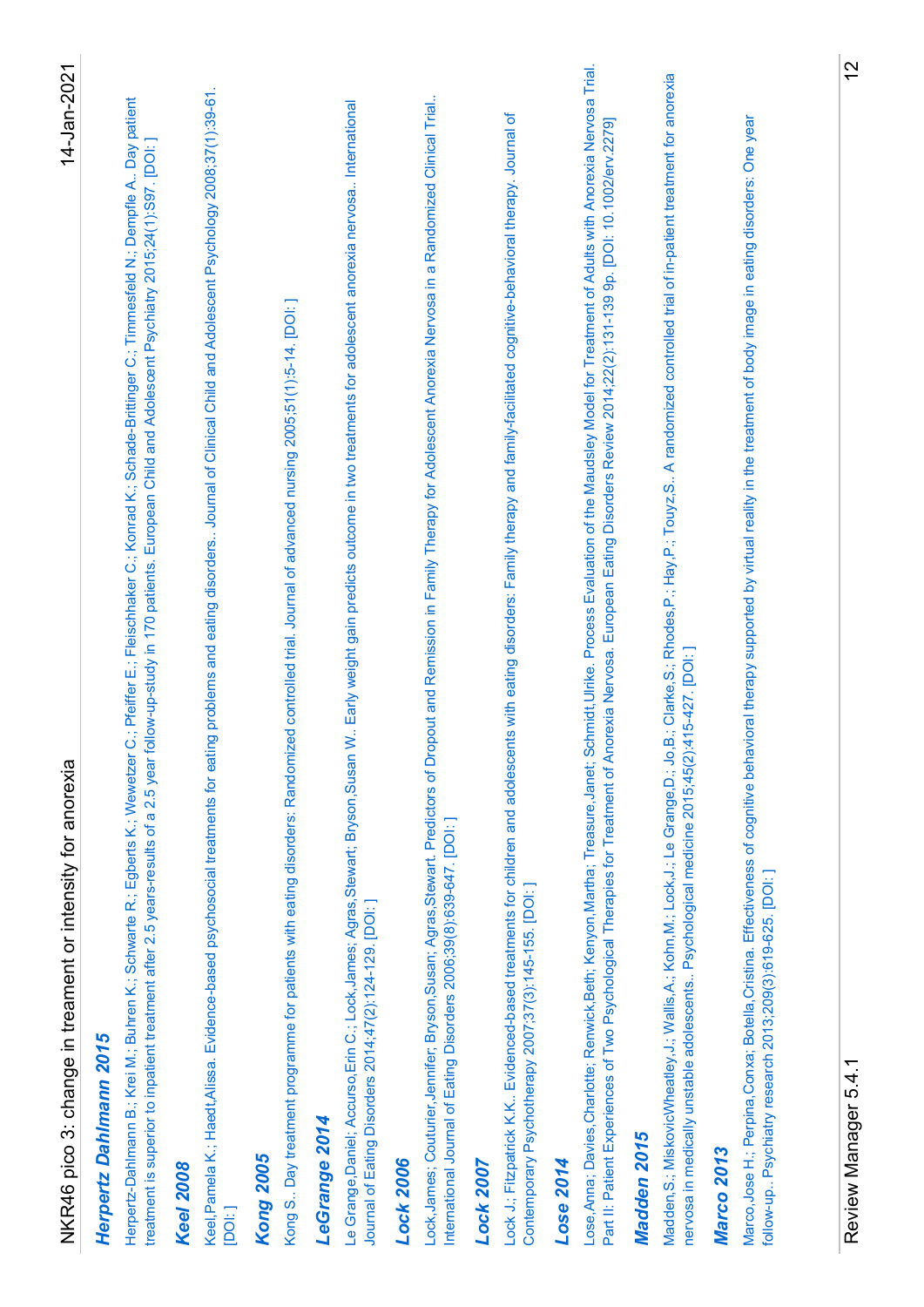| M. A.; Joyce, Peter R<br>McIntosh, Virginia V. W.; Jordan, Jennifer; Carter, Frances A.; Luty, Suzanne E.; McKenzie, Janice M.; Bulik, Cynthia M.; Frampton, Christopher<br>NKR46 pico 3: change in treament or intensity for anorexia<br>McIntosh 2005                                                                                                                                                                                                                            |                                                                                                                                   |
|------------------------------------------------------------------------------------------------------------------------------------------------------------------------------------------------------------------------------------------------------------------------------------------------------------------------------------------------------------------------------------------------------------------------------------------------------------------------------------|-----------------------------------------------------------------------------------------------------------------------------------|
|                                                                                                                                                                                                                                                                                                                                                                                                                                                                                    |                                                                                                                                   |
| for Anorexia Nervosa: A Randomized, Controlled Trial The American Journal of Psychiatry 2005;162(4):741-747. [DOI:]                                                                                                                                                                                                                                                                                                                                                                | Three Psychotherapies                                                                                                             |
| Mitchell 2005                                                                                                                                                                                                                                                                                                                                                                                                                                                                      |                                                                                                                                   |
| Mitchell, James E.; Steffen, Kristine; Cook Myers, Tricia; Roerig, James. Pharmacologic and psychotherapeutic treatment of anorexia nervosa                                                                                                                                                                                                                                                                                                                                        | Women's health 2005;1(1):115-123. [DOI:]                                                                                          |
| Naab S.; Schlegel S.; Heuser J.; Fichter M.; Cuntz U.; Voderholzer U Effectiveness of inpatient cognitive behaviour therapy for adolescents<br><b>Naab 2012</b>                                                                                                                                                                                                                                                                                                                    | with anorexia nervosa in comparison with                                                                                          |
| adults: An analysis of a specialized inpatient treatment setting. Adolescent Psychiatry 2012;2(1):89-90. [DOI:]                                                                                                                                                                                                                                                                                                                                                                    |                                                                                                                                   |
| iatry 2013;22(2):S95-S96. [DOI:]<br>Nicholls D Towards a stepped care model for child and adolescent AN: The role of early intervention. European Child and Adolescent Psych<br><b>Nicholls 2013</b>                                                                                                                                                                                                                                                                               |                                                                                                                                   |
| <b>Nunes 2009</b>                                                                                                                                                                                                                                                                                                                                                                                                                                                                  |                                                                                                                                   |
| Decision to admit and aims of hospitalization in the treatment of eating disorders: Making sense of a seven years experience.<br>Nunes P.; Duarte-Silva S.; Brandao I.; Roma-Torres A<br>European Psychiatry 2009;24(Web Page):S757. [DOI:]                                                                                                                                                                                                                                        |                                                                                                                                   |
| Rhodes 2005                                                                                                                                                                                                                                                                                                                                                                                                                                                                        |                                                                                                                                   |
| Rhodes, Paul; Madden, Sloane. Scientist-practitioner family therapists, postmodern medical practitioners and expert parents: second-order change in the Eating Disorders Program at The<br>Children's Hospital at Westmead Journal of Family Therapy 2005;27(2):171-182. [DOI:]                                                                                                                                                                                                    |                                                                                                                                   |
| Schaffner 2008                                                                                                                                                                                                                                                                                                                                                                                                                                                                     |                                                                                                                                   |
| P Integrating evidence-based treatments with individual needs in an outpatient facility for eating disorders. Eating Disorders 2008;16(5):378-392 15p. [DOI: ]<br>Schaffner, A. D.; Buchanan, L.                                                                                                                                                                                                                                                                                   |                                                                                                                                   |
| Schmidt U.; Renwick B.; Lose A.; Kenyon M.; DeJong H.; Broadbent H.; Loomes R.; Watson C.; Ghelani S.; Serpell L.; Richards L.; Johnson-<br>Beecham J.; Treasure J.; Landau S The MOSAIC study - comparison of the Maudsley Model of Treatment for Adults with Anorexia Nervosa<br>Management (SSCM) in outpatients with anorexia nervosa or eating disorder not otherwise specified, anorexia nervosa type: Study protocol f<br>2013;14(1):no pagination. [DOI: ]<br>Schmidt 2013 | (MANTRA) with Specialist Supportive Clinical<br>Sabine E.; Boughton N.; Whitehead L.;<br>or a randomized controlled trial. Trials |
| Schmidt 2015                                                                                                                                                                                                                                                                                                                                                                                                                                                                       |                                                                                                                                   |
| Maudsley Outpatient Study of Treatments for Anorexia Nervosa and Related Conditions (MOOSAIC): Comparison of the Maudsley Model of Anorexia Nervosa Treatment for Adults<br>Schmidt,Ulrike; Magill,Nicholas; Renwick,Bethany; Keyes,Alexandra; Kenyon,Martha; Dejong,Hannah; Lose,Anna; Broadbent,Hannah; Loom<br>Ghelani,Shreena; Bonin,EvaMaria; Serpell,Lucy; Richards,Lorna; JohnsonSabine,Eric; Boughton,Nicky; Whitehead,Linette; Beecham,Jennife                            | es, Rachel; Yasin, Huma; Watson, Charlotte;<br>rr; Treasure, Janet; Landau, Sabine. The                                           |
| (MANTRA) with specialist supportive clinical management (SSCM) in outpatients with broadly defined anorexia nervosa: A randomized controlled trial Journal of consulting and clinical<br>psychology 2015;83(4):796-807. [DOI:]                                                                                                                                                                                                                                                     |                                                                                                                                   |